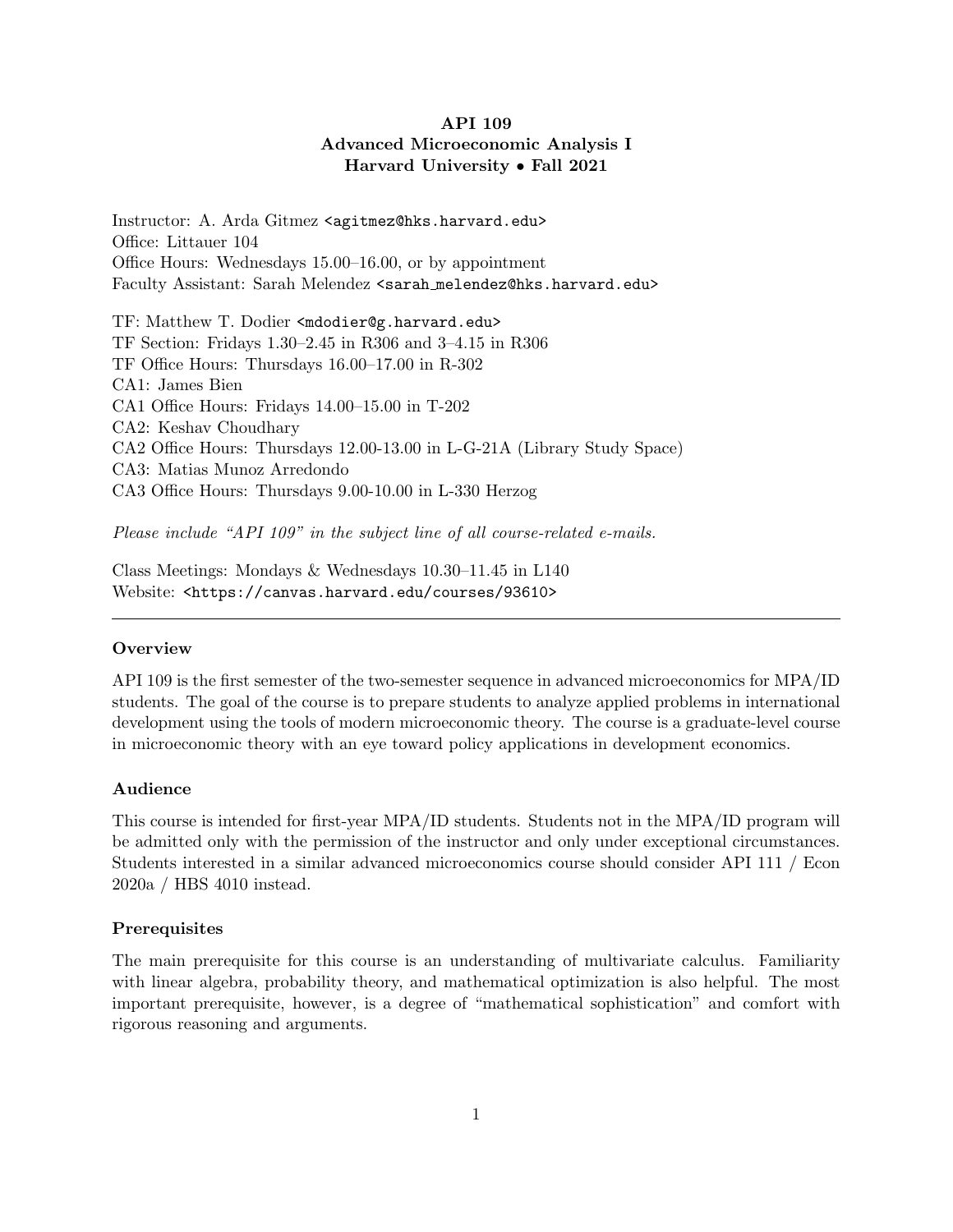# Requirements and Grading

The course requirements include the completion of several problem sets, a midterm exam, and a final exam. Your grades on these tasks will be weighted according to either Scheme A or Scheme B.

|              |        | Scheme A Scheme B |
|--------------|--------|-------------------|
| Problem Sets | $20\%$ | $20\%$            |
| Midterm Exam | $30\%$ | $20\%$            |
| Final Exam   | $50\%$ | ሬሀ ለማ             |

Your final score will be computed according to the most favorable (for you) of the two weightings. Letter grades will be assigned based on your final weighted score. The distribution of course grades will correspond roughly to the Harvard Kennedy School's recommended grade distribution.

# Exams

Both the midterm and final exam will be open book. You will be free to consult any materials you want but you are not allowed to communicate with anyone. The dates and times are below.

The midterm exam will cover material from the lectures starting (and including) September 1 until (and including) October 6.

The final exam will cover material from the entire semester. Roughly two-thirds of the points will be for the post-midterm material.

# Problem Sets

Problem sets are graded primarily for completion and only a "check+/check/check−/no credit" will be offered for feedback. Earning a "check−" or better gives you full credit for the problem set. Sloppy, half-hearted, or incomplete work is unlikely to receive credit. Each problem set carries equal weight in the grades.

You are allowed (even encouraged) to work in small groups (four or fewer students) on the problem sets, but you must hand in independently written-up solutions. If you choose to collaborate with others, please identify other group members on your write-up. The problem sets are meant to be commitment devices to stay on top of the material and it will be very difficult to do well on the exams unless you can independently complete problem-set-like questions.

Solutions to the problem sets must be uploaded to the course website on Canvas prior to 8:30am on the due date. You can either upload pdfs of typed solutions or pictures of handwritten solutions.

## Review Sections

The teaching fellow will hold weekly review sections. There will be two different sections, where identical material is covered so you can pick the more convenient time for you. Formally, attendance at these sections is optional. However, most students will benefit greatly from attending one weekly review section.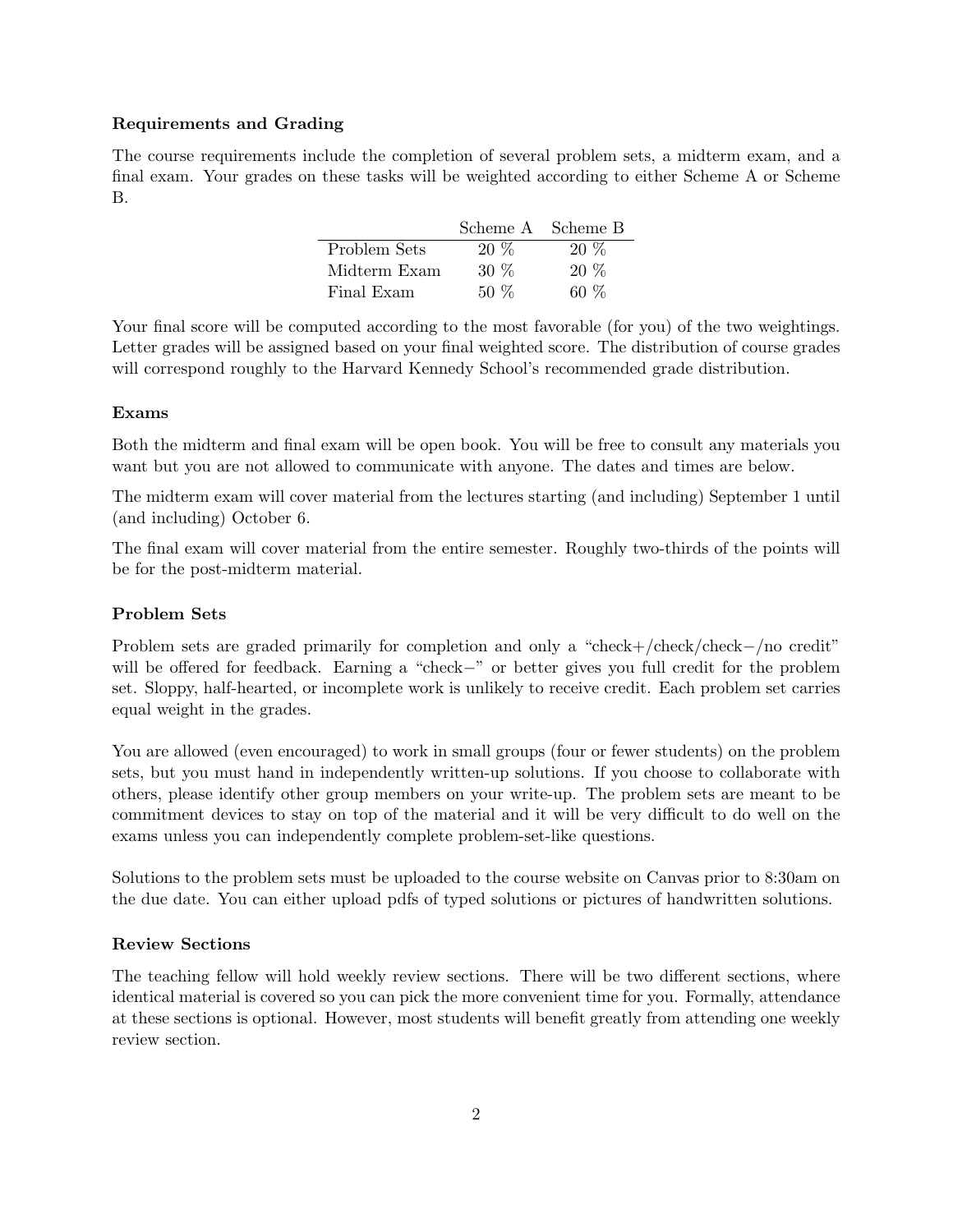# Course Materials

The material for the course will be contained in two primary sources: my slides and the textbook. Slides will be uploaded and shared. They will contain a comparatively accessible version of the material compared to the more advanced textbook.

The textbook for the class will be

• Microeconomic Theory [MWG] by Andreu Mas-Colell, Michael D. Whinston, and Jerry R. Green.

MWG is the standard textbook used in economics Ph.D. programs.

I will also assign supplementary readings for lectures and all this material will be made available.

# Advice

- 1. Exam questions will resemble problem set questions. Please seek out practice problems wherever you can. Look beyond the assigned problem sets! Many textbooks have extra exercises. The internet is another resource. The teaching fellow, course assistants, and I are more than happy to help you solve/learn relevant material that you encounter independently.
- 2. Read the assigned readings before lecture and again after lecture.
- 3. Please feel welcome to ask questions in class. Illuminating digressions are exciting. However, I may defer your question to a later date or to office hours if it will get us too far off track.
- 4. Please make use of office hours. Even if you have no specific questions about the course material, please feel welcome to visit, chat, ask questions, or simply say hello.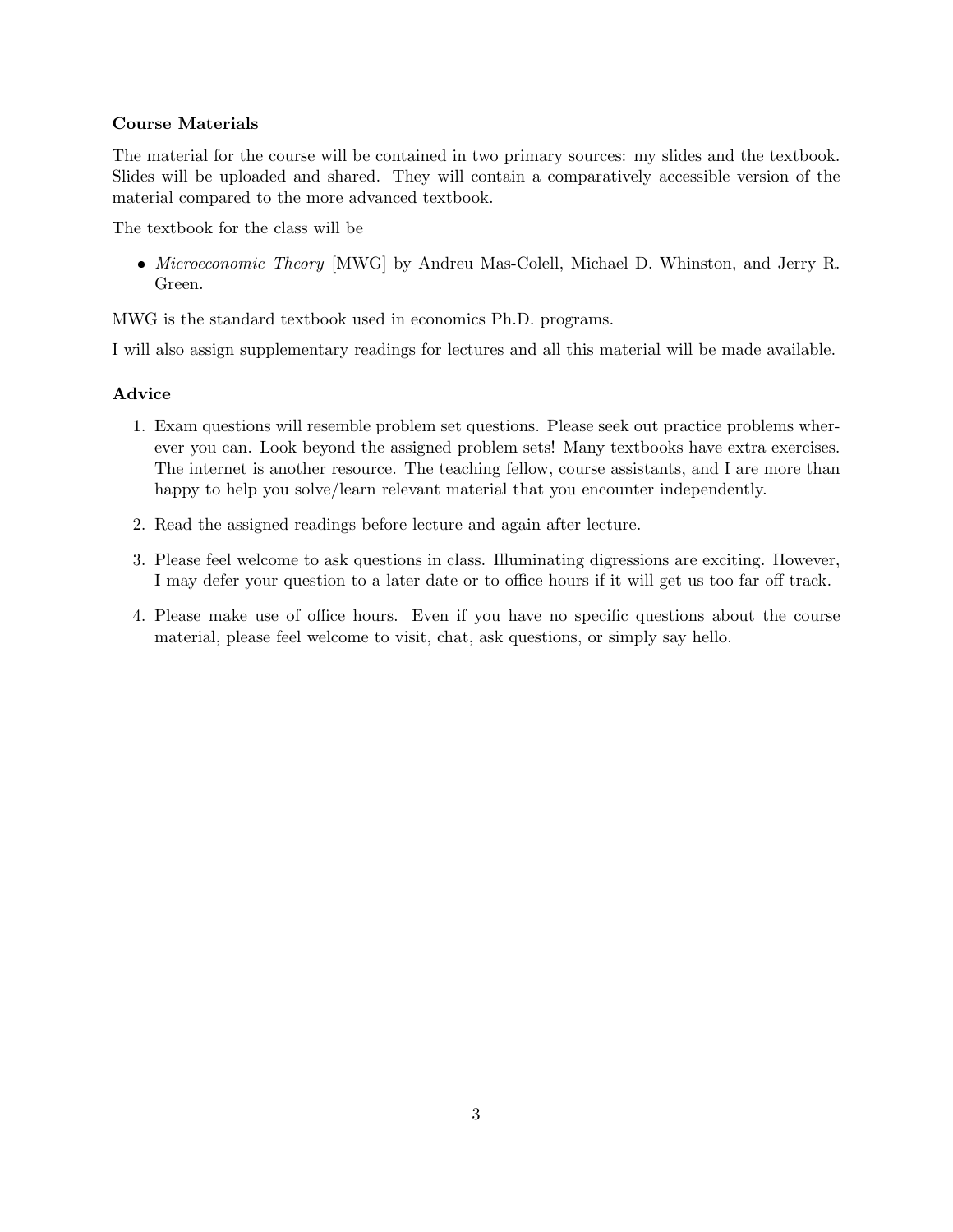# Important Dates

Exams are scheduled for the following dates:

- Midterm Exam: 10.30–11.45, October 13, 2021.
- Final Exam: 09.00–12.00, December 13, 2021.

Problem sets are due on the following dates:

| Problem Set | Time Due | Date Due     |
|-------------|----------|--------------|
|             | 08:30    | September 13 |
| 2           | 08:30    | September 20 |
| 3           | 08:30    | September 27 |
| 4           | 08:30    | October 4    |
| 5           | 08:30    | November 1   |
| 6           | 08:30    | November 15  |
|             | 08:30    | November 29  |

There is a regular lecture scheduled on Friday, September 3, 2021. It will be held at the regular class time and location.

There are no lectures on the following dates:

- Monday, September 6, 2021 (Labor Day)
- Monday, October 11, 2021 (Columbus Day)
- Wednesday, November 24, 2020 (Thanksgiving Recess)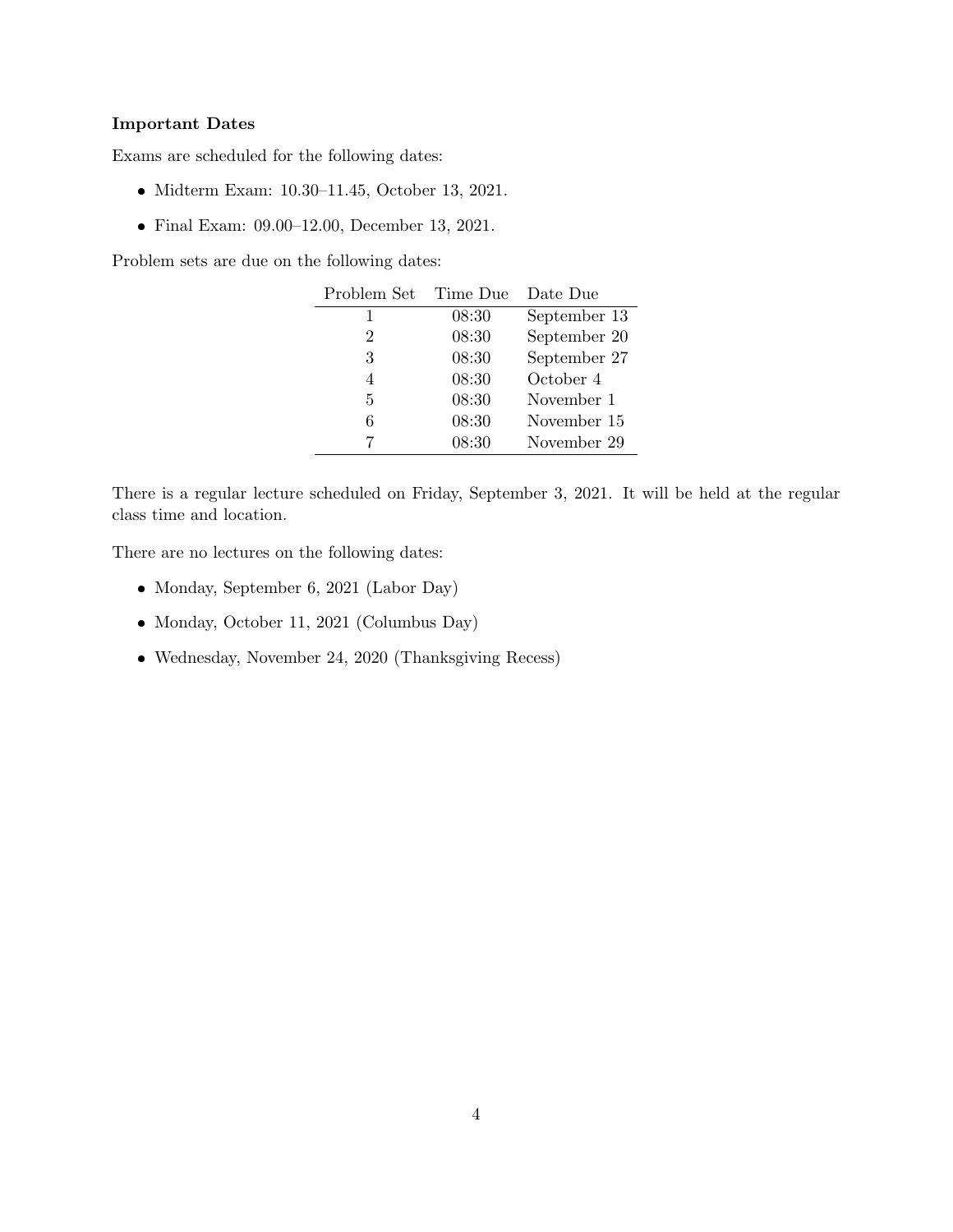# Course Calendar

The calendar will be adjusted depending on our progress. There are two types of readings. Required readings you should attempt before class and review after class. Optional readings may be assigned to facilitate discussion or to illustrate applications. Additional readings may be added based on class interest.

The syllabus will be updated with assigned reading closer to the start of semester. Key:  $\bullet$  = required reading.  $\diamond$  = optional/supplemental/recommended reading.

## September 1

Lecture 0. Introduction.

- $\diamond$  Varian, Hal R. 1989. What Use is Economic Theory? Mimeo. <https://people.ischool.berkeley.edu/ hal/Papers/theory.pdf>
- $\diamond$  Epstein, Joshua M. 2008. Why Model? Mimeo. <https://www.cs.unm.edu/ joel/cs4all/WhyModel.pdf>
- $\Diamond$  Roth, Alvin E. 2003. The Economist as Engineer: Game Theory, Experimentation, and Computation as Tools for Design Economics. Econometrica 70 (4): 1341–1378.
- $\diamond$  Duflo, Esther. 2017. The Economist as a Plumber. American Economic Review 107 (5): 1–26.
- ⋄ Banerjee, Abhijit V., and Esther Duflo. 2007. The Economic Lives of the Poor. Journal of Economic Perspectives 21(1):141–168.
- ⋄ Hendren, Nathaniel, and Ben Sprung-Keyser. 2020. A Unified Welfare Analysis of Government Policies. Quarterly Journal of Economics 135(3):1209–1318.

## September 3

Lecture 1. Preferences and Utility.

- MWG 1.A–1.B.
- ⋄ Malmandier, Ulrike, and Stefan Nagel. 2011. Depression Babies: Do Macroeconomic Experiences Affect Risk Taking? Quarterly Journal of Economics 126(1):373–416.
- $\diamond$  Alesina, Alberto, and Nicola Fuchs-Schündeln. 2007. Good-bye Lenin (or Not?): The Effect of Communism on People's Preferences. American Economic Review 97(4):1507–1528.

## September 8

Lecture 2. Revealed Preferences.

- ⋄ Afriat, S. N. 1967. The Construction of Utility Functions from Expenditure Data. International Economic Review 8(1):67–77.
- ⋄ Andreoni and Miller 2002. Giving According to GARP: An Experimental Test of the Consistency of Preferences for Altruism. Econometrica 70(2):737–753.

## September 13

Lecture 3. Utility Maximization.

 $\bullet$  MWG 3.D.

# September 15

Lecture 4. Expenditure Minimization.

MWG 3.E, 3.G.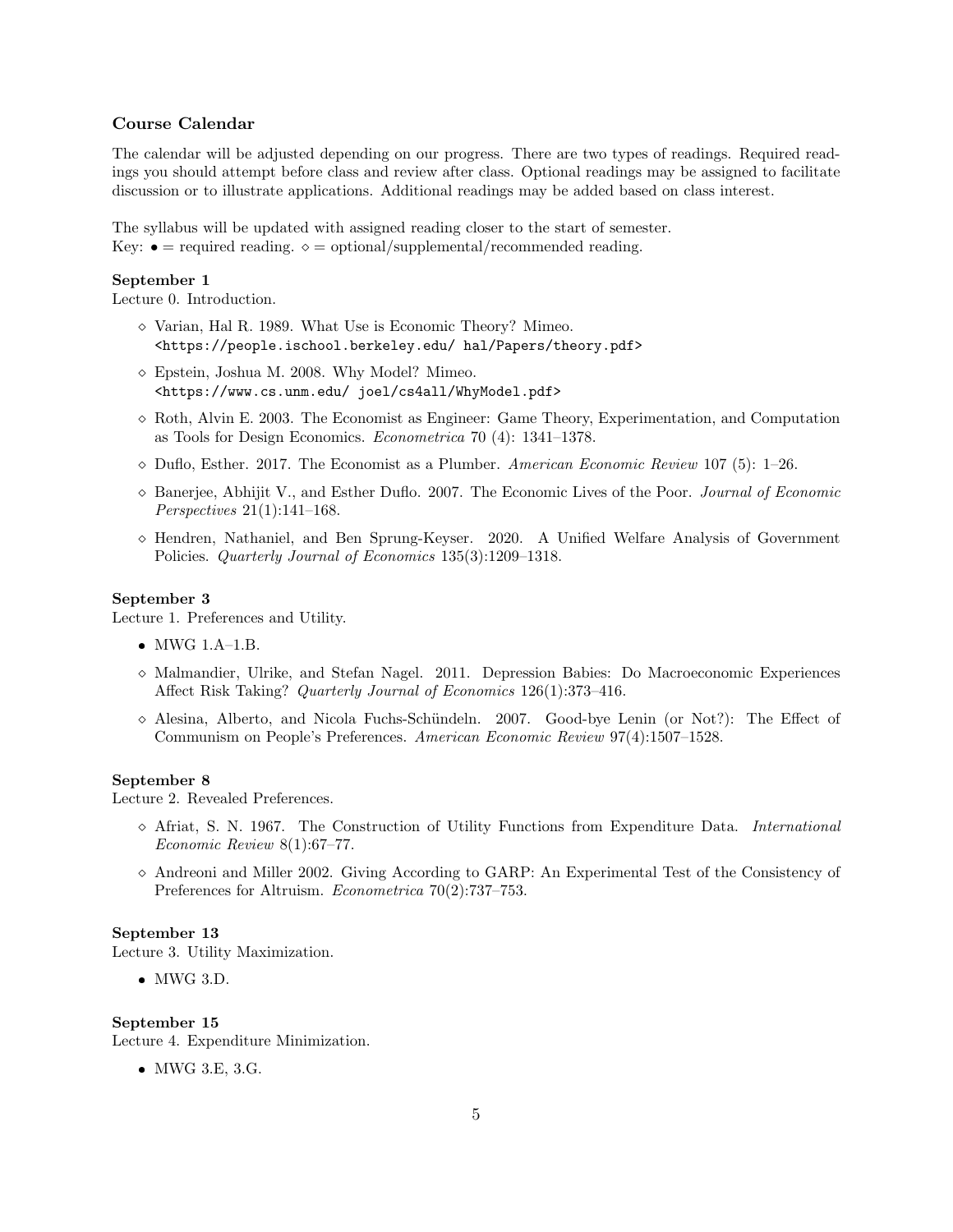## September 20

Lecture 5. Putting Consumer Theory to Work: Applications.

- MWG 3.H.
- ⋄ Jensen, Robert T., and Nolan H. Miller. 2008. Giffen Behavior and Subsistence Consumption. American Economic Review 98(4):1553–1577.

## September 23

Lecture 6. Putting Consumer Theory to Work: Welfare.

- MWG 3.I.
- $\diamond$  Einav, Liran, Amy Finkelstein, and Mark R. Cullen. 2010. Estimating Welfare in Insurance Markets Using Variation in Prices. Quarterly Journal of Economics 125(3):877–921.
- ⋄ Jones, Charles I., and Peter J. Klenow. 2016. Beyond GDP? Welfare across Countries and Time. American Economic Review 106(9):2426–2457.

#### September 27

Lecture 7. General Equilibrium: Exchange Economies 1.

MWG 15.A–15.B.

#### September 29

Lecture 8. General Equilibrium: Exchange Economies 2.

MWG 17.A–17.C, 17.E.

## October 4

Lecture 9. General Equilibrium: Welfare Theorems.

- MWG 16.A–16.D.
- ⋄ Dworczak, Piotr, Scott Duke Kominers and Mohammad Akbarpour. 2021. Redistribution Through Markets. Econometrica 89(4): 1665–1698.

#### October 6

Lecture 10. Review.

# October 13

Midterm Exam.

- During lecture hours.
- Open book exam: you are free to consult any material.
- No collaboration.

## October 18

Lecture 11. Production.

- MWG 5.A, 5.B.
- $\Diamond$  Gibbons, Robert. 2005. Four formal(izable) theories of the firm? Journal of Economic Behavior  $\mathcal{B}'$ Organization 58(2):200–245.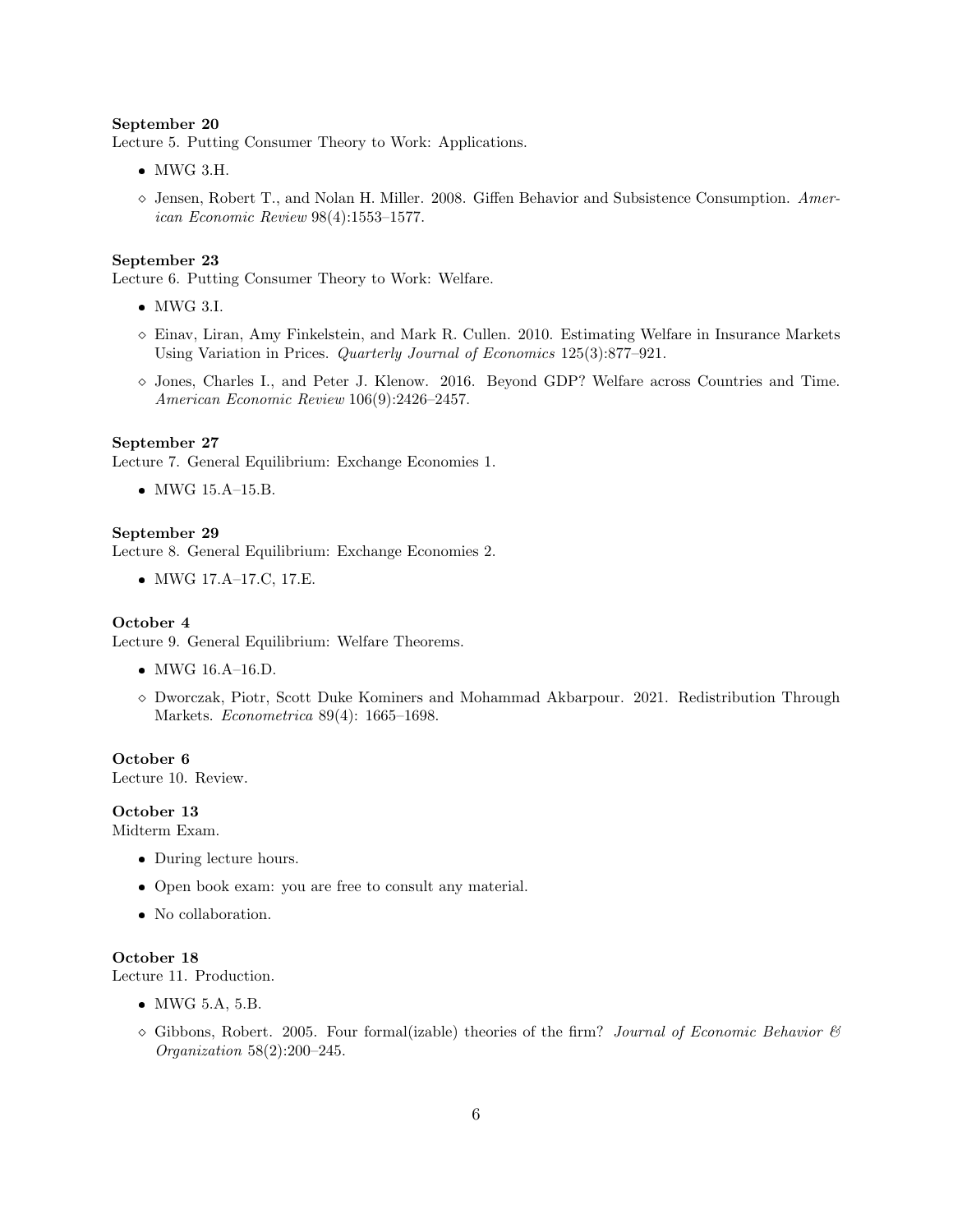## October 20

Lecture 12. Profit Maximization and Cost Minimization.

- $\bullet$  MWG 5.C.
- ⋄ Topalova, Petia, and Amit Khandelwal. 2011. Trade Liberalization and Firm Productivity: The Case of India. Review of Economics and Statistics 93(3):995–1009.

#### October 25

Lecture 13. Putting Producer Theory to Work: Comparative Statics.

- MWG 12.A, 12.B.
- Milgrom, Paul, and Chris Shannon. 1994. Monotone Comparative Statics. Econometrica 62(1): 157–180.
- $\Diamond$  Costinot, Arnaud. 2009. An Elementary Theory of Comparative Advantage. *Econometrica* 77(4):1165– 1192.

## October 27

Lecture 14. Putting Producer Theory to Work: Technical Change.

⋄ Acemoglu, Daron. 2002. Technical Change, Inequality, and the Labor Market. Journal of Economic Literature  $40(1)$ :7-72.

## November 1

Lecture 15. General Equilibrium with Production.

MWG 15.C, 15.D.

## November 3

Lecture 16. General Equilibrium and Government Policies.

- ⋄ Chetty, Raj. 2009. Sufficient Statistics for Welfare Analysis: A Bridge Between Structural and Reduced-Form Methods. Annual Review of Economics 1: 451–488.
- ⋄ Kleven, Henrik J. 2021. Sufficient Statistics Revisited. Annual Review of Economics 13:.

# November 8

Lecture 17. General versus Partial Equilibrium.

- MWG 15.3.
- ⋄ Acemoglu, Daron. 2010. Theory, General Equilibrium, and Political Economy in Development Economics. Journal of Economic Perspectives 24(3): 17–32.
- ⋄ Matsuyama, Kiminori. 1992. Agricultural Productivity, Comparative Advantage, and Economic Growth. Journal of Economic Theory 58(2):317–334.
- ⋄ Hausmann, Ricardo, and Dani Rodrik. 2003. Economic Development as Self-discovery. Journal of Development Economics 72(2):603–633.

#### November 10

Lecture 18. Market Failures 1.

MWG 11.A, 11.B.